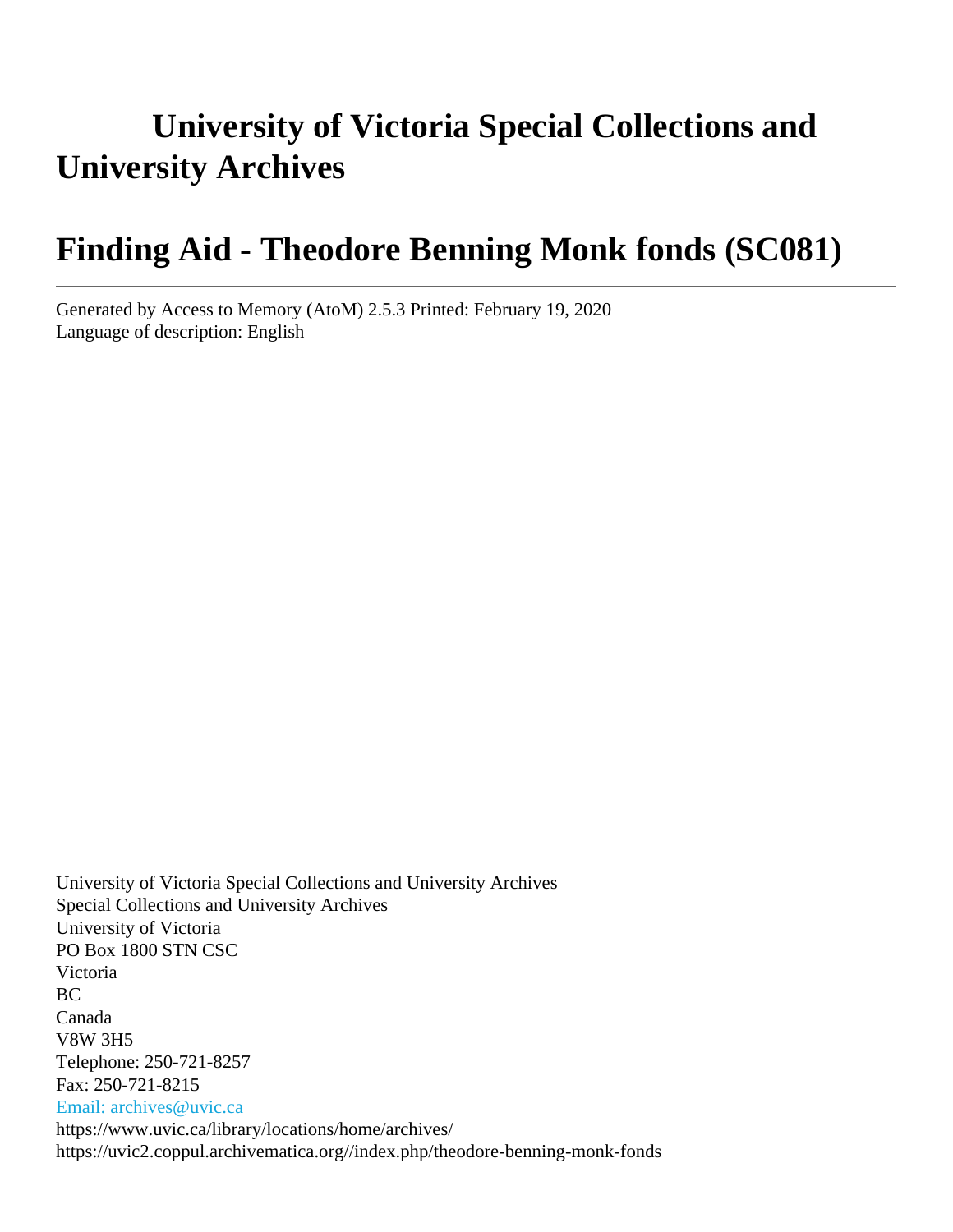## **Table of contents**

| SC081-1-1, Records to do with 5th Regiment, Correspondence from and to (1914-1940)                        |  |
|-----------------------------------------------------------------------------------------------------------|--|
|                                                                                                           |  |
| SC081-1-3, World War II: Correspondence to and from Commander, Gordon Head Camp                           |  |
|                                                                                                           |  |
|                                                                                                           |  |
|                                                                                                           |  |
|                                                                                                           |  |
|                                                                                                           |  |
|                                                                                                           |  |
|                                                                                                           |  |
|                                                                                                           |  |
| SC081-2-10, Flag: Correspondence to and from Ministry of Secretary of State for Canada, (Paul Martin,     |  |
|                                                                                                           |  |
|                                                                                                           |  |
| SC081-2-12, Flag: Correspondence to and from A. Chasse, Committee Clerk House of Commons                  |  |
|                                                                                                           |  |
|                                                                                                           |  |
|                                                                                                           |  |
|                                                                                                           |  |
|                                                                                                           |  |
|                                                                                                           |  |
| SC081-2-18, Flag: "Proposed Distinctive Canadian Flag" showing stages of development  13                  |  |
|                                                                                                           |  |
|                                                                                                           |  |
| SC081-2-21, Correspondence re civil aid force for China, to: Sir Arthur Currie, H.H. Stevens, Lt. Col. K. |  |
|                                                                                                           |  |
|                                                                                                           |  |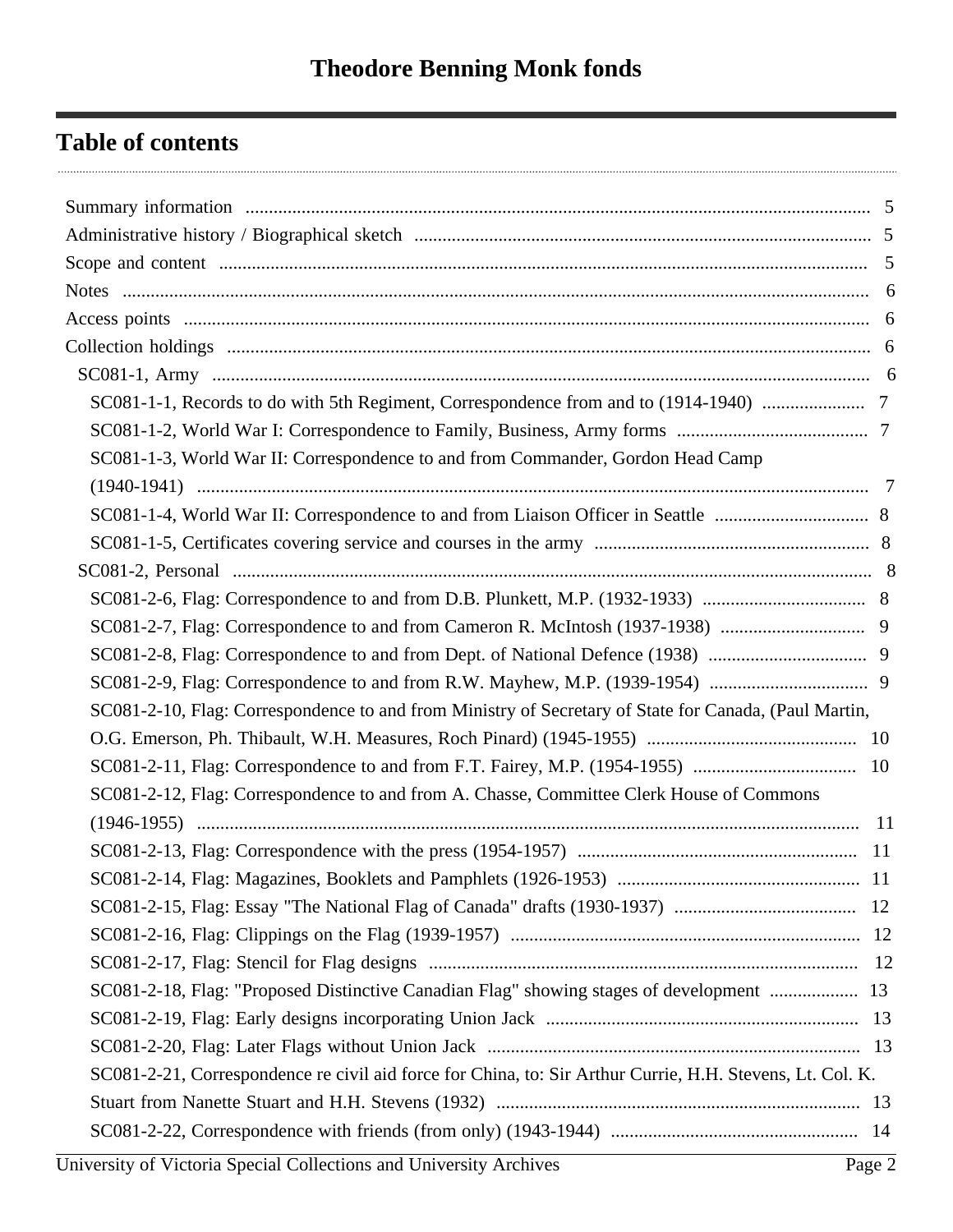# **Theodore Benning Monk fonds**

| SC081-2-23, Family Papers, including notes on family, family tree, clippings (1844-1930)  14     |    |
|--------------------------------------------------------------------------------------------------|----|
| SC081-2-24, Minute Book of BCAA, containing Minutes of 5 meetings (1923-1924)  14                |    |
|                                                                                                  |    |
|                                                                                                  |    |
|                                                                                                  |    |
|                                                                                                  |    |
|                                                                                                  |    |
| SC081-3-29, Investments (including 1941 Statement of Taxable Income) (1940-1941)  16             |    |
| SC081-3-30, Monk and Monteith & Co. Ltd.: Blotters, receipts, indenture, certificates  17        |    |
|                                                                                                  |    |
|                                                                                                  |    |
| SC081-4-1, Portrait of Monk as a young man (1 of 2), taken by Gray & Smith, 574 1/2 Main St.,    |    |
|                                                                                                  |    |
| SC081-4-2, Portrait of Monk as a young man (2 of 2), taken by Gray & Smith, 574 1/2 Main St.,    |    |
|                                                                                                  |    |
| SC081-4-3, Monk as a young man, taken by Bryant's Studio, Winnipeg, Manitoba  18                 |    |
| SC081-4-4, Monk as a young man in a great coat, taken by C.H. Boyes, Kingston  19                |    |
|                                                                                                  |    |
|                                                                                                  |    |
|                                                                                                  |    |
| SC081-4-8, "5th B.C. coast Canadian Artillery Band", taken by Robert Fort, Victoria, B.C.        |    |
|                                                                                                  | 20 |
| SC081-4-9, Victoria Times shot of Brigadier C.V. Stockwell reviewing the "21 Class" on Pandora   |    |
|                                                                                                  | 20 |
| SC081-4-10, Victoria Times shot of Brigadier C.V. Stockwell reviewing the "21 Class" on Pandora  |    |
|                                                                                                  |    |
|                                                                                                  |    |
|                                                                                                  |    |
|                                                                                                  |    |
|                                                                                                  |    |
|                                                                                                  |    |
|                                                                                                  |    |
|                                                                                                  |    |
|                                                                                                  |    |
| SC081-4-16, Officers of the 5th Regiment, R.C.A., taken by W. Simmonds Victoria, B.C. (1913)  24 |    |
|                                                                                                  |    |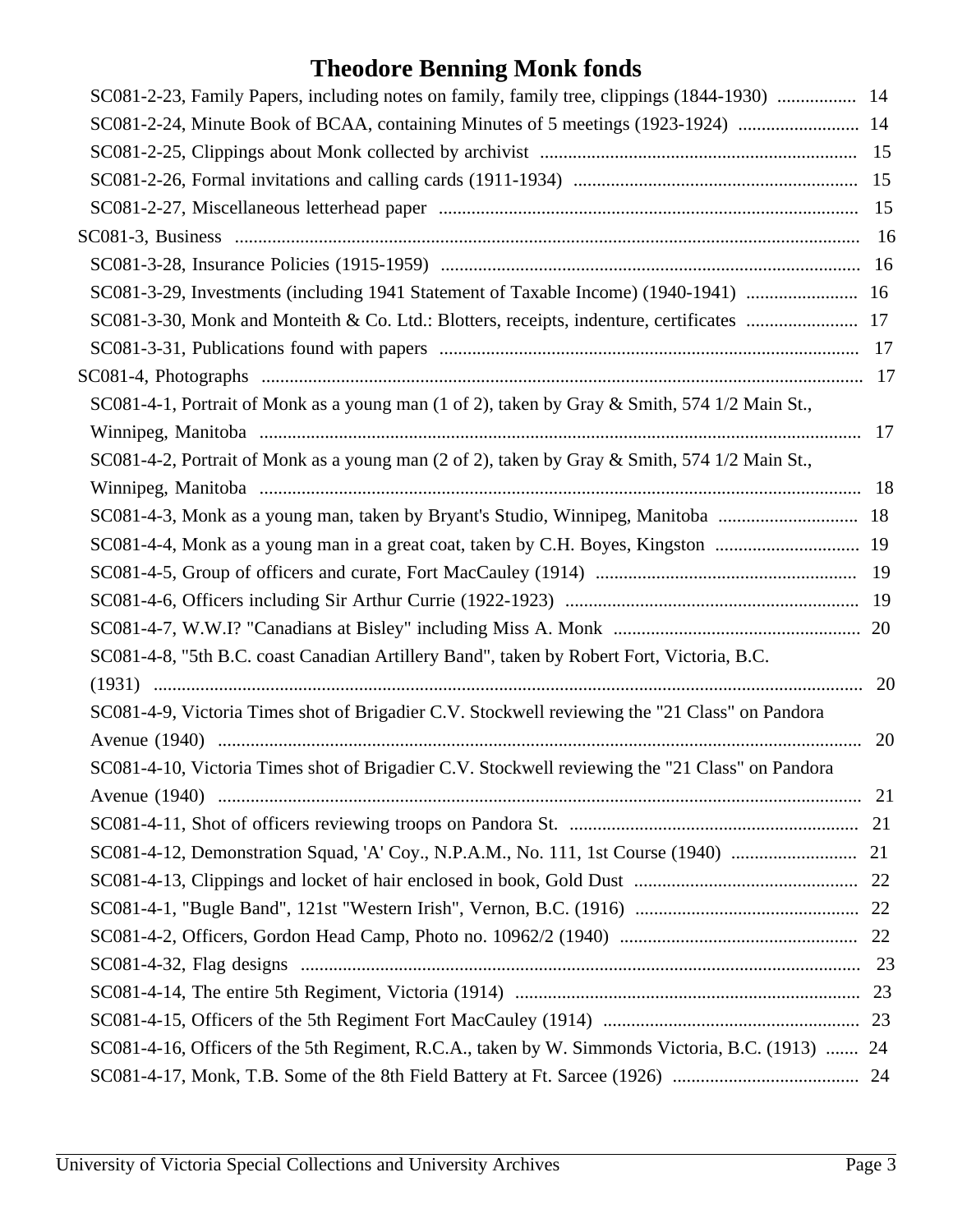# **Theodore Benning Monk fonds**

| SC081-4-1, Map Roll: 1."Symbolical Maple Tree of Canada" 3' x 2'. 2."Standard of Canada and Personal |  |
|------------------------------------------------------------------------------------------------------|--|
|                                                                                                      |  |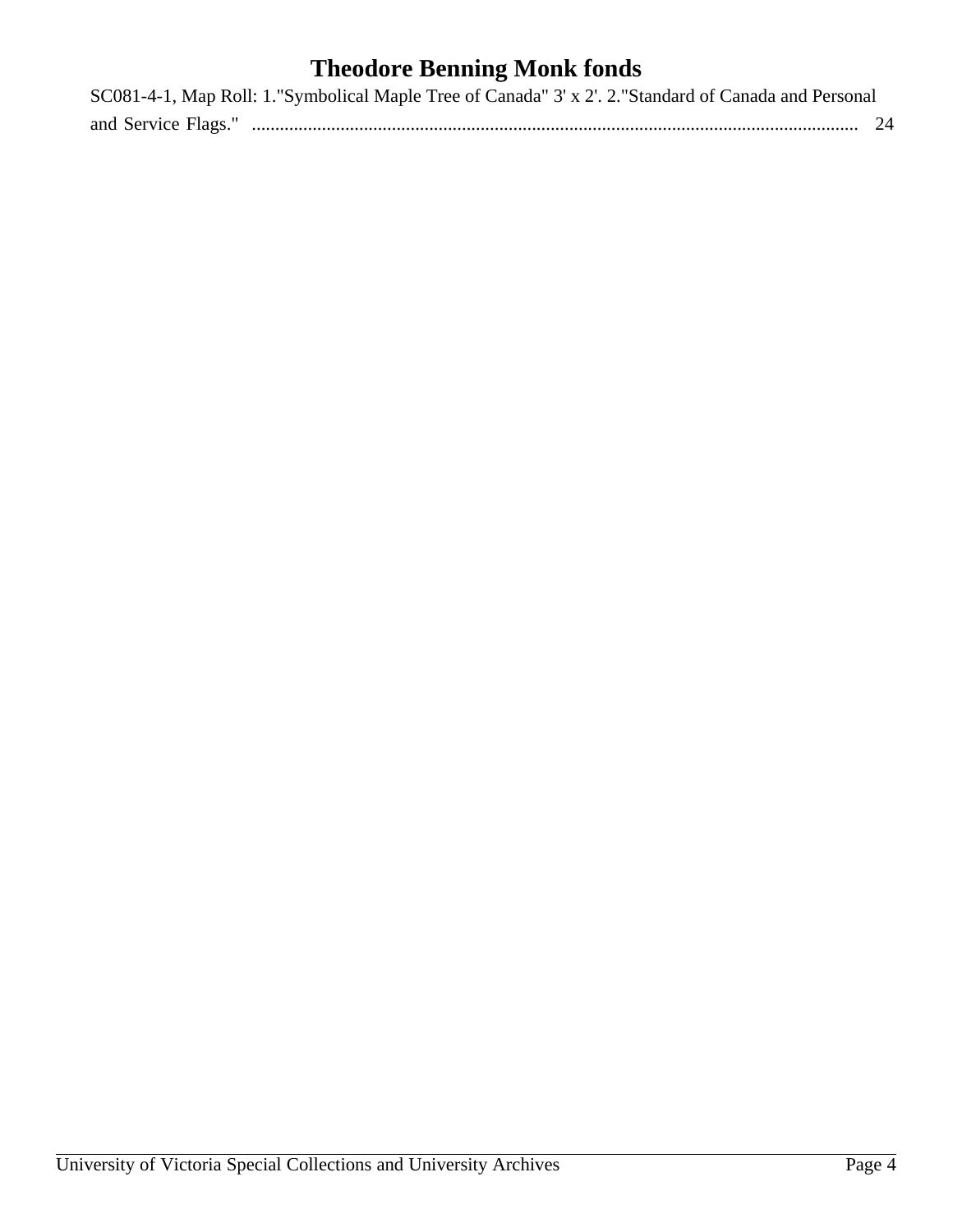| University of Victoria Special Collections and University Archives |
|--------------------------------------------------------------------|
| Theodore Benning Monk fonds                                        |
| <b>SC081</b>                                                       |
| 1844 - 1959 (date of creation)                                     |
| 47 cm of textual records<br>180 drawings                           |
|                                                                    |

### <span id="page-4-0"></span>**Summary information**

## <span id="page-4-1"></span>**Administrative history / Biographical sketch**

#### **Note**

Lieutenant Colonel Theodore Benning Monk, well-known Victoria soldier and realtor was born in Winnipeg in 1884. In 1907 he enlisted with the active militia and in 1908 he became a gunner with the 13th Battery, Canadian Field Artillery (Manitoba Regiment). He turned to law when defective eyesight barred him from the permanent army then left that as "tedious". He followed his next employer to Victoria in 1908 and started work in the city engineer's department. His real estate career started with Pemberton & Sons, but he soon founded his own firm with Roger Monteith, which was responsible for forming several sub-divisions. He also was interested in developing Clo-ose as a resort area, but a change in the government planning halted the scheme. In the First World War he started service with the 54th Battalion, and fought in Vimy Ridge. Working between the wars as a realtor, he became Commanding Officer of the 5th Regiment. He was Commanding Officer of the Cadet Training Camp on the site of the present campus from 1940-41. After his Gordon Head post he became a liason officer of the U.S. Army from 1942-44. From 1930 until his death in 1959 Colonel Monk campaigned actively for a uniquely Canadian flag: designing flags, writing to M.P.'s and appealing to the general public.

#### <span id="page-4-2"></span>**Scope and content**

The fonds consists of Monk's army service and course certificates and correspondence with the Monk family, records of the commander of the Gordon Head camp, and the Seattle liaison officer concerning the 5th Regiment and other army and business matters; personal records, including correspondence regarding a new Canadian flag, notes on the Monk family tree, insurance and investment records; photographs of Monk with officers and with Sir Arthur Currie, and drawings of proposed new flags for Canada.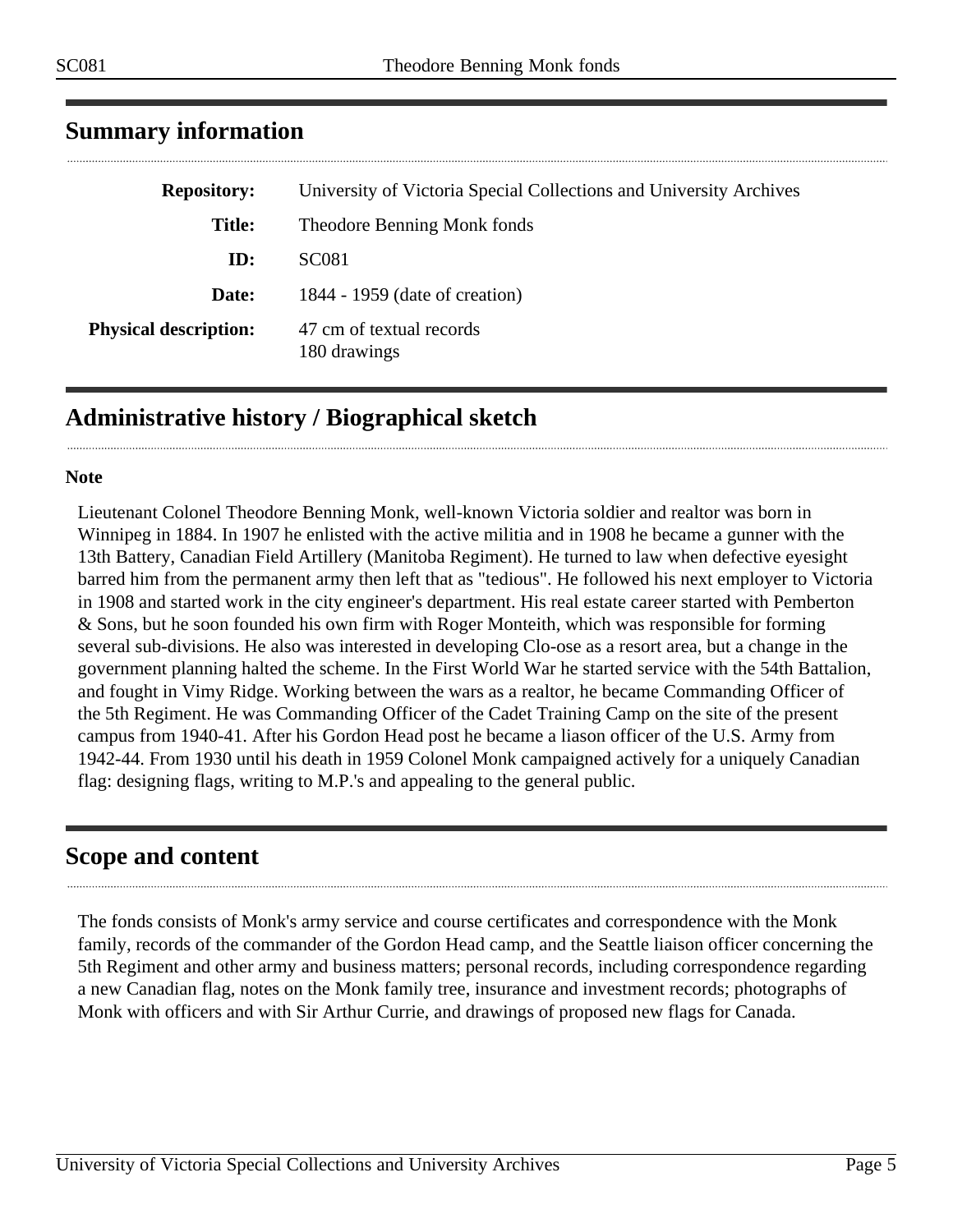#### <span id="page-5-0"></span>**Notes**

#### **Title notes**

#### **Immediate source of acquisition**

Monk's papers were presented to The University of Victoria Special Collections by David R. Monk through the offices of Dr. Reg Roy in August 1978.

#### **Finding aids**

Finding aid available with box and file level control.

#### **Other notes**

- **Publication status**: Published
- **Description identifier**: theodore-benning-monk-fonds-2

#### <span id="page-5-1"></span>**Access points**

- Canada. Canadian Army. Battalion, 54th
- Canada. Canadian Army. Canadian Expeditionary Force
- Canada. Canadian Army. Canadian Militia Training Centre No. 111
- Currie, Arthur, Sir, 1875-1933 (subject)
- Monk (family)
- Canada. Parliament. Flag Debate, 1968 (subject)
- Canada--History, Military--20th century (subject)
- Gordon Head Army Camp (Victoria, B.C.) (subject)
- Military history (subject)
- World War, 1914-1918--Regimental histories--Canada (subject)

#### <span id="page-5-2"></span>**Collection holdings**

# <span id="page-5-3"></span>**Series: SC081-1 - Army**

Title: Army

ID: SC081-1

#### Publication status: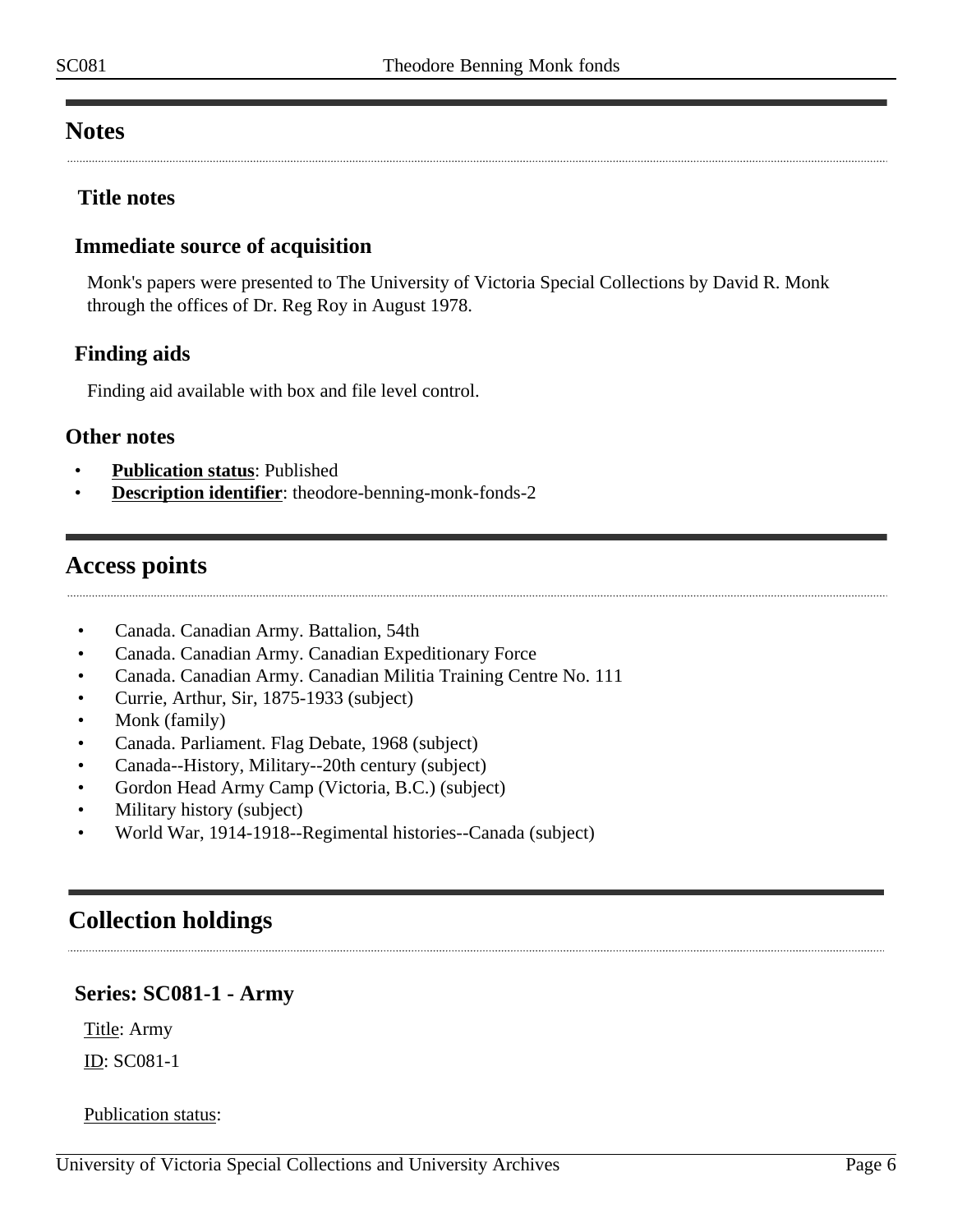Published

#### <span id="page-6-0"></span>**File: SC081-1-1 - Records to do with 5th Regiment, Correspondence from and to**

Title: Records to do with 5th Regiment, Correspondence from and to ID: SC081-1-1 Date: 1914-1940 (date of creation) Note [generalNote]: Box 1, Folder 1

Publication status:

Published

#### <span id="page-6-1"></span>**File: SC081-1-2 - World War I: Correspondence to Family, Business, Army forms**

Title: World War I: Correspondence to Family, Business, Army forms ID: SC081-1-2 Note [generalNote]: Box 1, Folder 2

Publication status:

Published

## <span id="page-6-2"></span>**File: SC081-1-3 - World War II: Correspondence to and from Commander, Gordon Head Camp**

Title: World War II: Correspondence to and from Commander, Gordon Head Camp

ID: SC081-1-3

Date: 1940-1941 (date of creation)

Note [generalNote]:

Box 1, Folder 3

Publication status: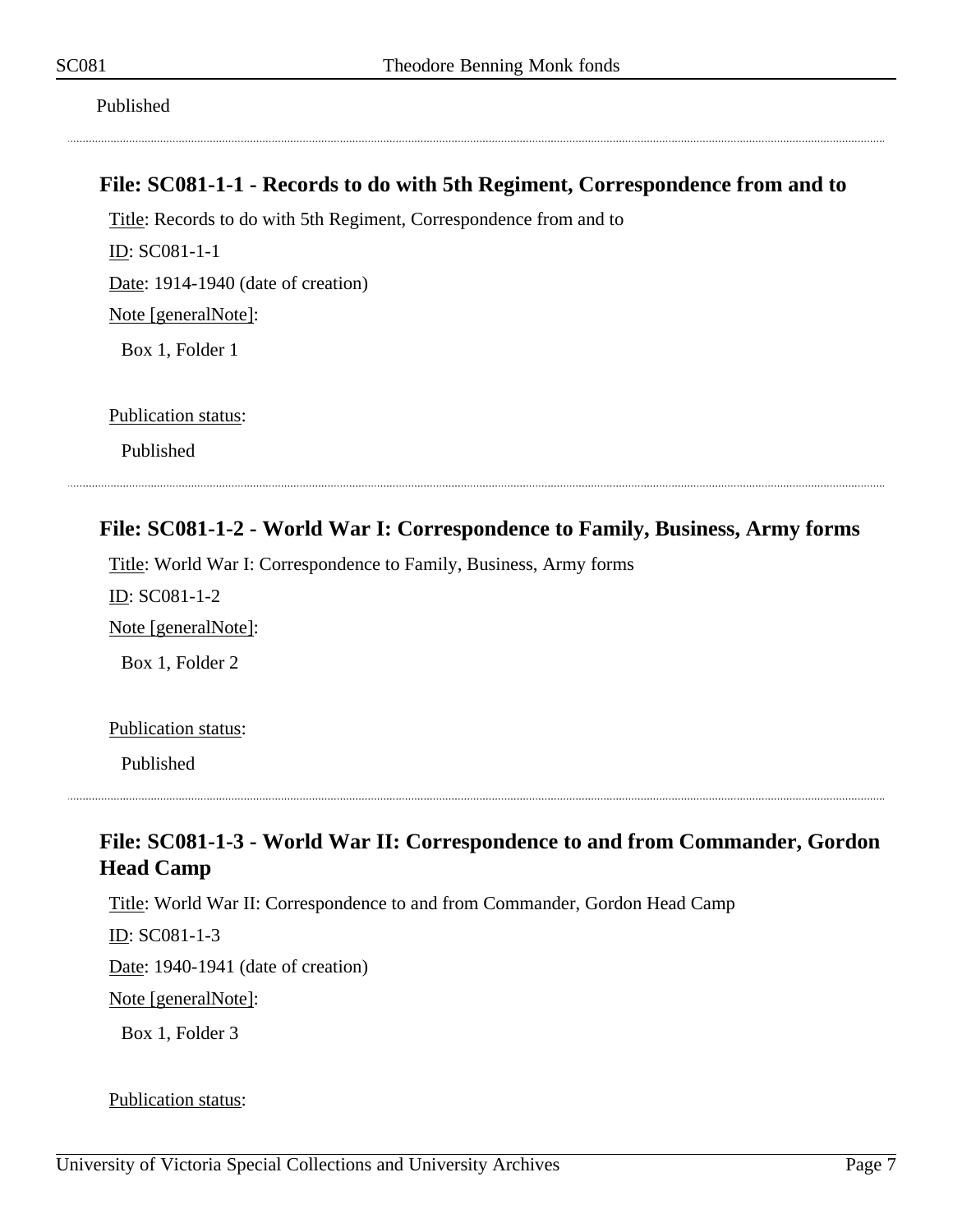Published

#### <span id="page-7-0"></span>**File: SC081-1-4 - World War II: Correspondence to and from Liaison Officer in Seattle**

Title: World War II: Correspondence to and from Liaison Officer in Seattle

ID: SC081-1-4

Note [generalNote]:

Box 1, Folder 4

Publication status:

Published

#### <span id="page-7-1"></span>**File: SC081-1-5 - Certificates covering service and courses in the army**

Title: Certificates covering service and courses in the army

ID: SC081-1-5

Note [generalNote]:

Box 1, Folder 5

Publication status:

Published

#### <span id="page-7-2"></span>**Series: SC081-2 - Personal**

Title: Personal ID: SC081-2

Publication status:

Published

#### <span id="page-7-3"></span>**File: SC081-2-6 - Flag: Correspondence to and from D.B. Plunkett, M.P.**

Title: Flag: Correspondence to and from D.B. Plunkett, M.P.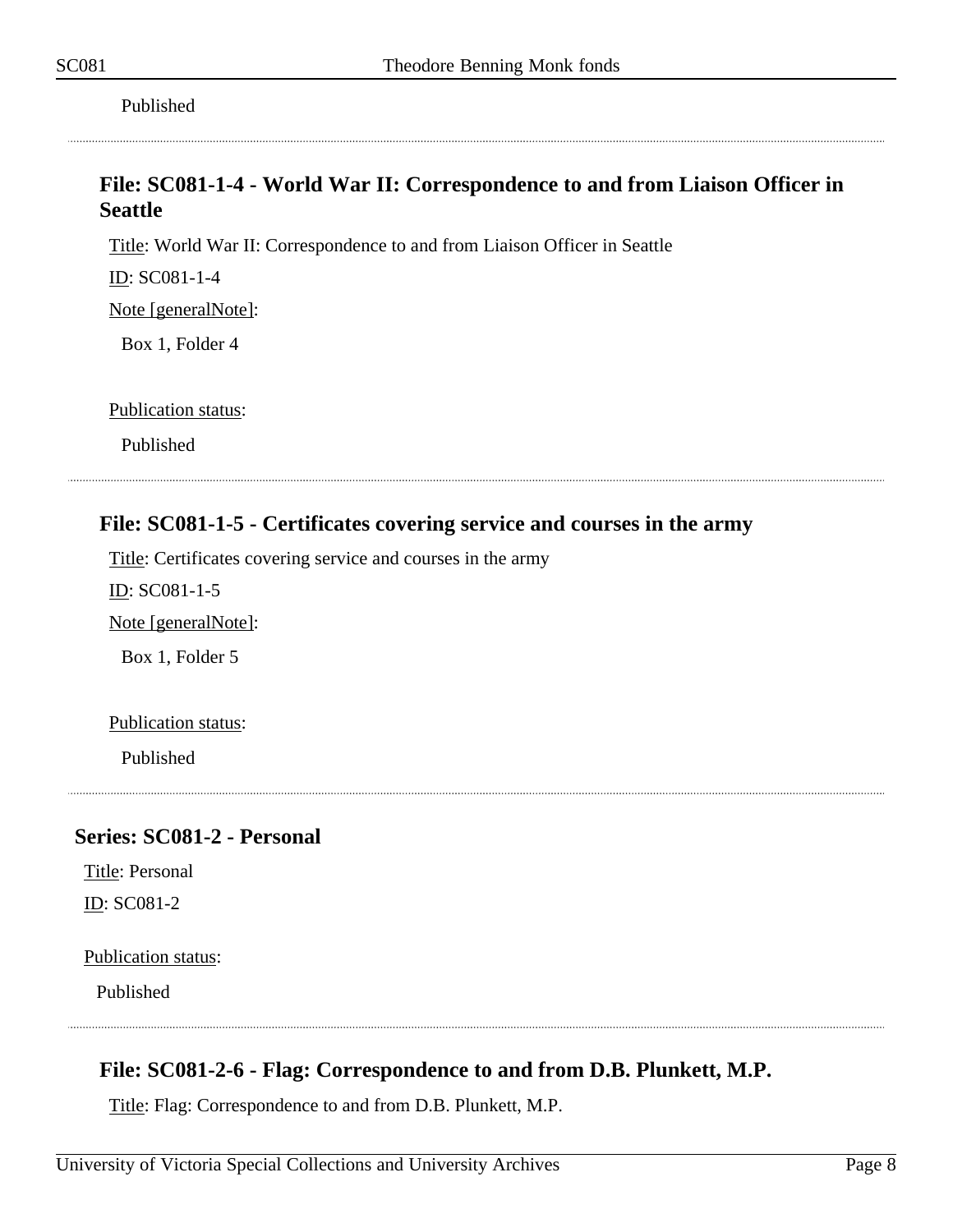ID: SC081-2-6 Date: 1932-1933 (date of creation) Note [generalNote]:

Box 2, Folder 6

Publication status:

Published

#### <span id="page-8-0"></span>**File: SC081-2-7 - Flag: Correspondence to and from Cameron R. McIntosh**

Title: Flag: Correspondence to and from Cameron R. McIntosh ID: SC081-2-7 Date: 1937-1938 (date of creation) Note [generalNote]: Box 2, Folder 7

Publication status:

Published

#### <span id="page-8-1"></span>**File: SC081-2-8 - Flag: Correspondence to and from Dept. of National Defence**

Title: Flag: Correspondence to and from Dept. of National Defence

ID: SC081-2-8 Date: 1938 (date of creation) Note [generalNote]: Box 2, Folder 8

Publication status:

Published

#### <span id="page-8-2"></span>**File: SC081-2-9 - Flag: Correspondence to and from R.W. Mayhew, M.P.**

Title: Flag: Correspondence to and from R.W. Mayhew, M.P.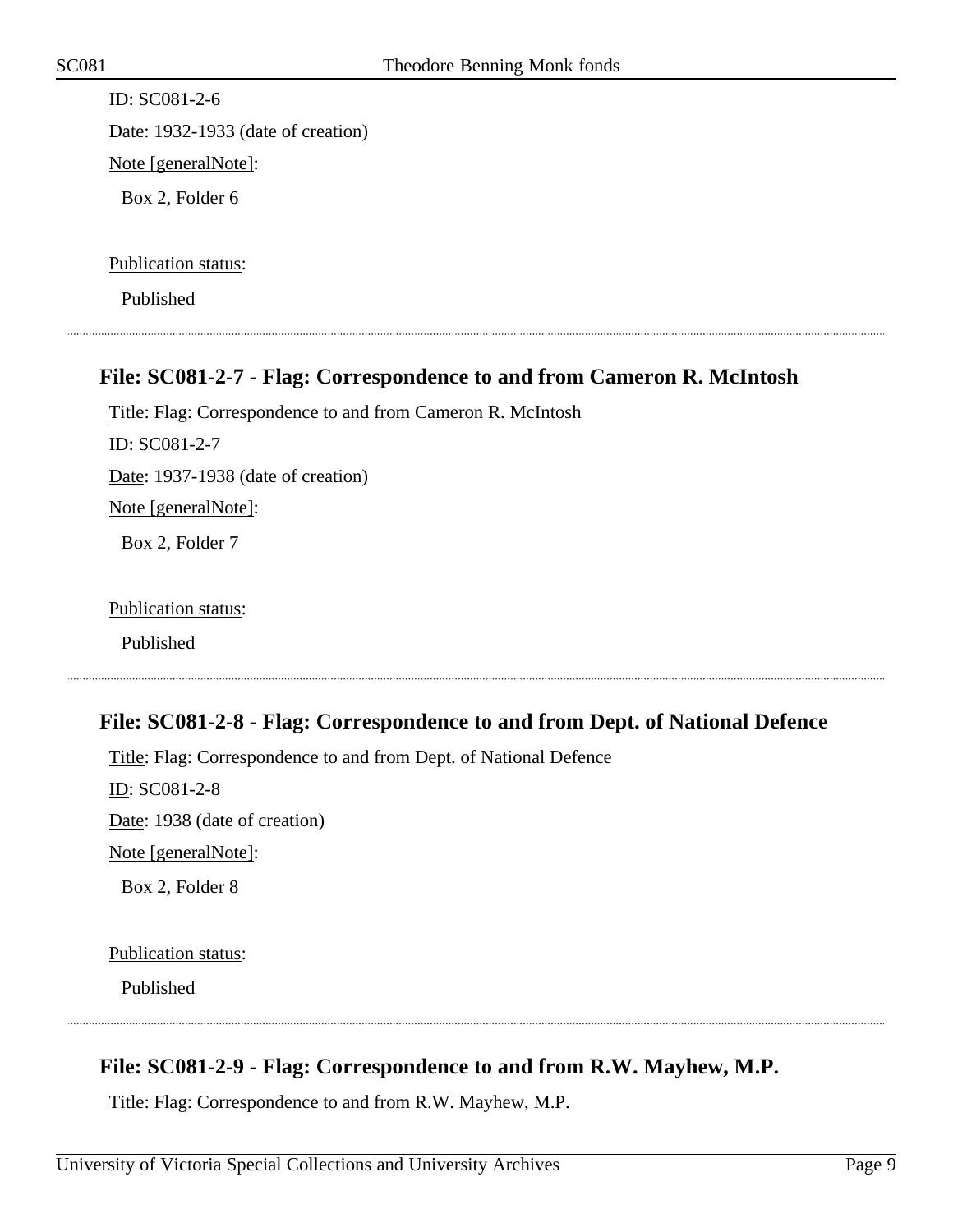ID: SC081-2-9 Date: 1939-1954 (date of creation) Note [generalNote]: Box 2, Folder 9

Publication status:

Published

#### <span id="page-9-0"></span>**File: SC081-2-10 - Flag: Correspondence to and from Ministry of Secretary of State for Canada, (Paul Martin, O.G. Emerson, Ph. Thibault, W.H. Measures, Roch Pinard)**

Title: Flag: Correspondence to and from Ministry of Secretary of State for Canada, (Paul Martin, O.G. Emerson, Ph. Thibault, W.H. Measures, Roch Pinard)

ID: SC081-2-10

Date: 1945-1955 (date of creation)

Note [generalNote]:

Box 2, Folder 10

Publication status:

Published

#### <span id="page-9-1"></span>**File: SC081-2-11 - Flag: Correspondence to and from F.T. Fairey, M.P.**

Title: Flag: Correspondence to and from F.T. Fairey, M.P.

ID: SC081-2-11

Date: 1954-1955 (date of creation)

Note [generalNote]:

Box 2, Folder 11

Publication status: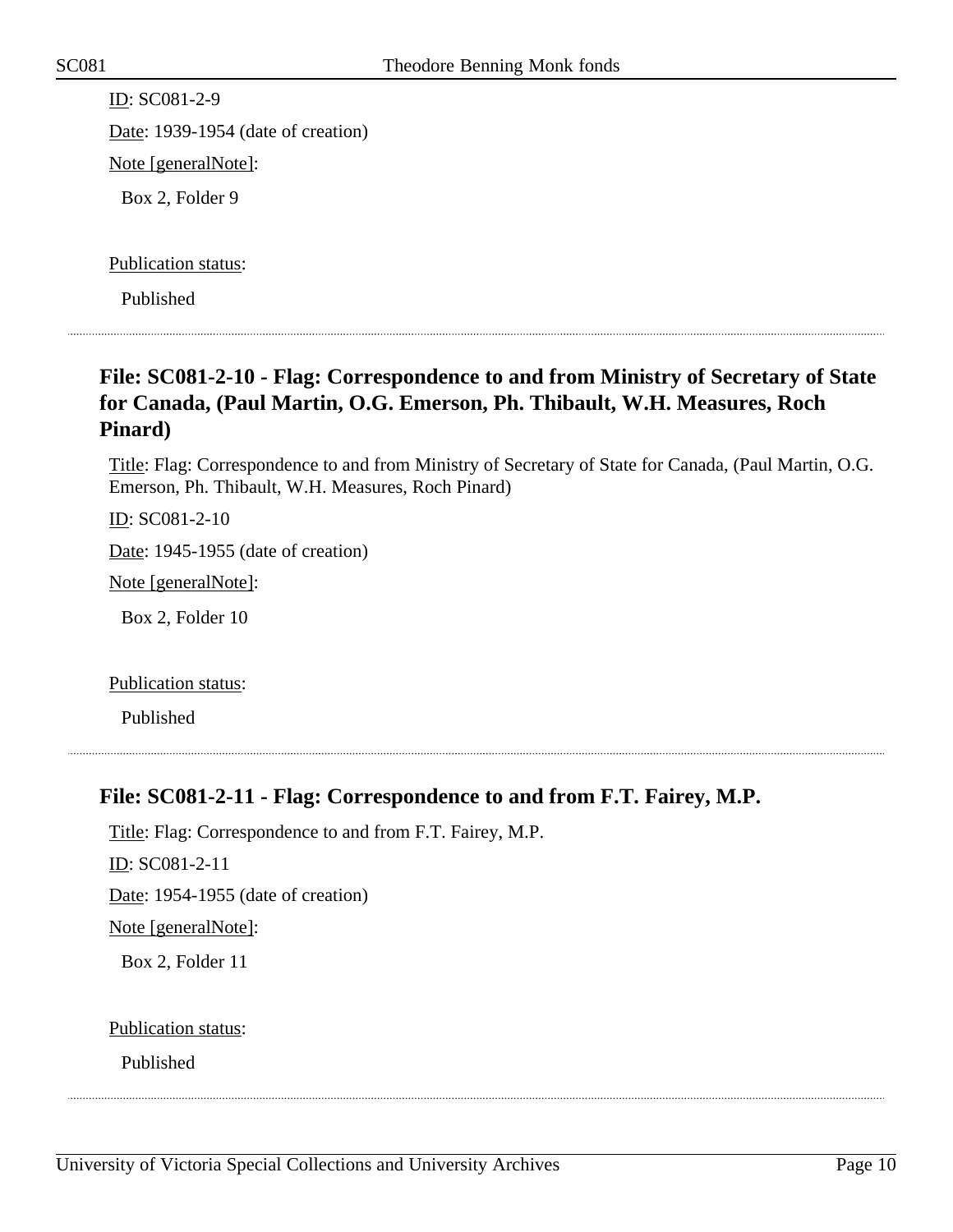#### <span id="page-10-0"></span>**File: SC081-2-12 - Flag: Correspondence to and from A. Chasse, Committee Clerk House of Commons**

Title: Flag: Correspondence to and from A. Chasse, Committee Clerk House of Commons

ID: SC081-2-12

Date: 1946-1955 (date of creation)

Note [generalNote]:

Box 2, Folder 12

Publication status:

Published

### <span id="page-10-1"></span>**File: SC081-2-13 - Flag: Correspondence with the press**

Title: Flag: Correspondence with the press ID: SC081-2-13 Date: 1954-1957 (date of creation)

Note [generalNote]:

Box 3, Folder 13

Publication status:

Published

#### <span id="page-10-2"></span>**File: SC081-2-14 - Flag: Magazines, Booklets and Pamphlets**

Title: Flag: Magazines, Booklets and Pamphlets ID: SC081-2-14 Date: 1926-1953 (date of creation) Note [generalNote]: Box 3, Folder 14

Publication status:

Published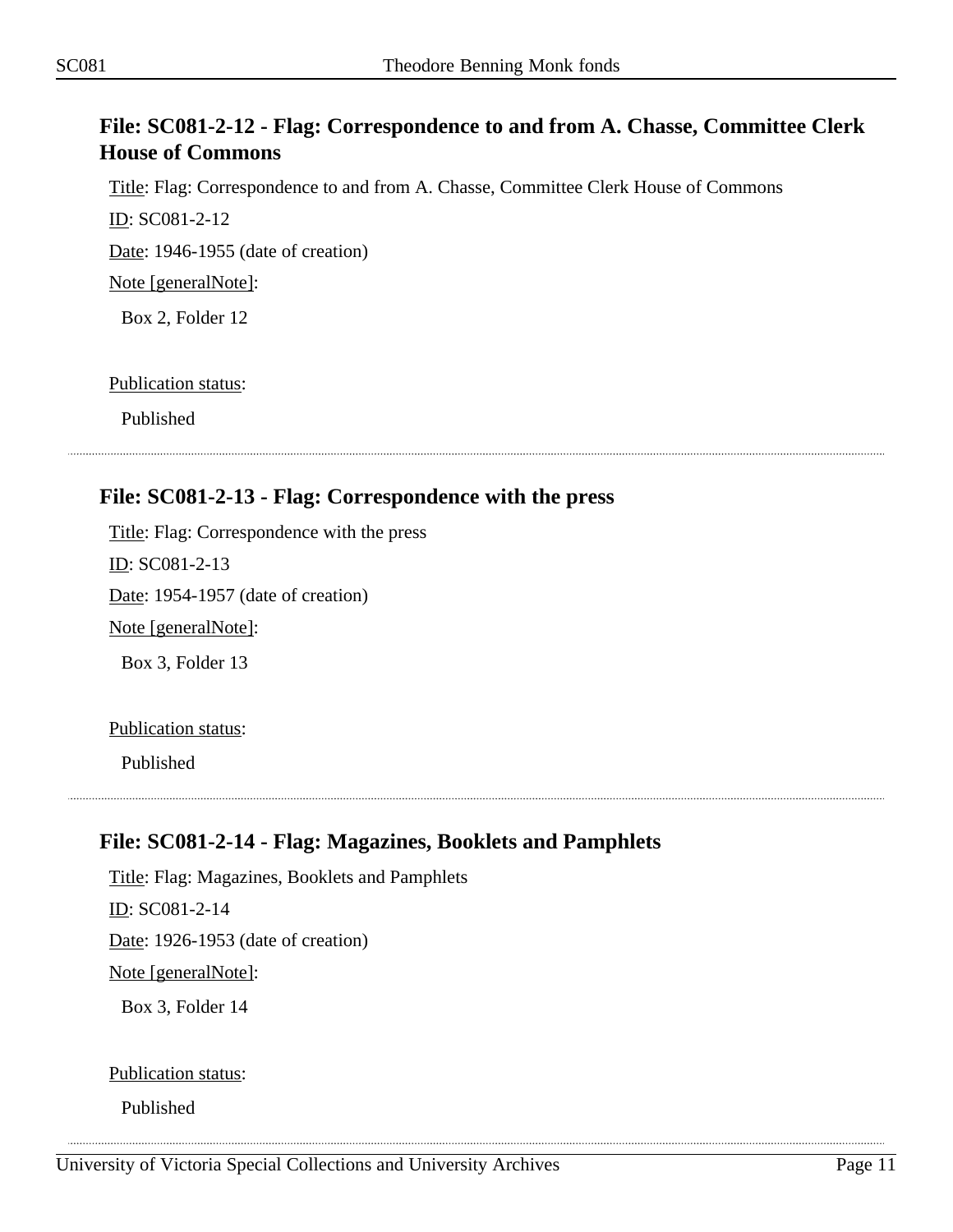#### <span id="page-11-0"></span>**File: SC081-2-15 - Flag: Essay "The National Flag of Canada" drafts**

Title: Flag: Essay "The National Flag of Canada" drafts ID: SC081-2-15 Date: 1930-1937 (date of creation) Note [generalNote]: Box 3, Folder 15

#### Publication status:

Published

#### <span id="page-11-1"></span>**File: SC081-2-16 - Flag: Clippings on the Flag**

Title: Flag: Clippings on the Flag ID: SC081-2-16 Date: 1939-1957 (date of creation) Note [generalNote]: Box 3, Folder 16

Publication status:

Published

#### <span id="page-11-2"></span>**File: SC081-2-17 - Flag: Stencil for Flag designs**

Title: Flag: Stencil for Flag designs ID: SC081-2-17 Note [generalNote]: Box 3, Folder 17

#### Publication status: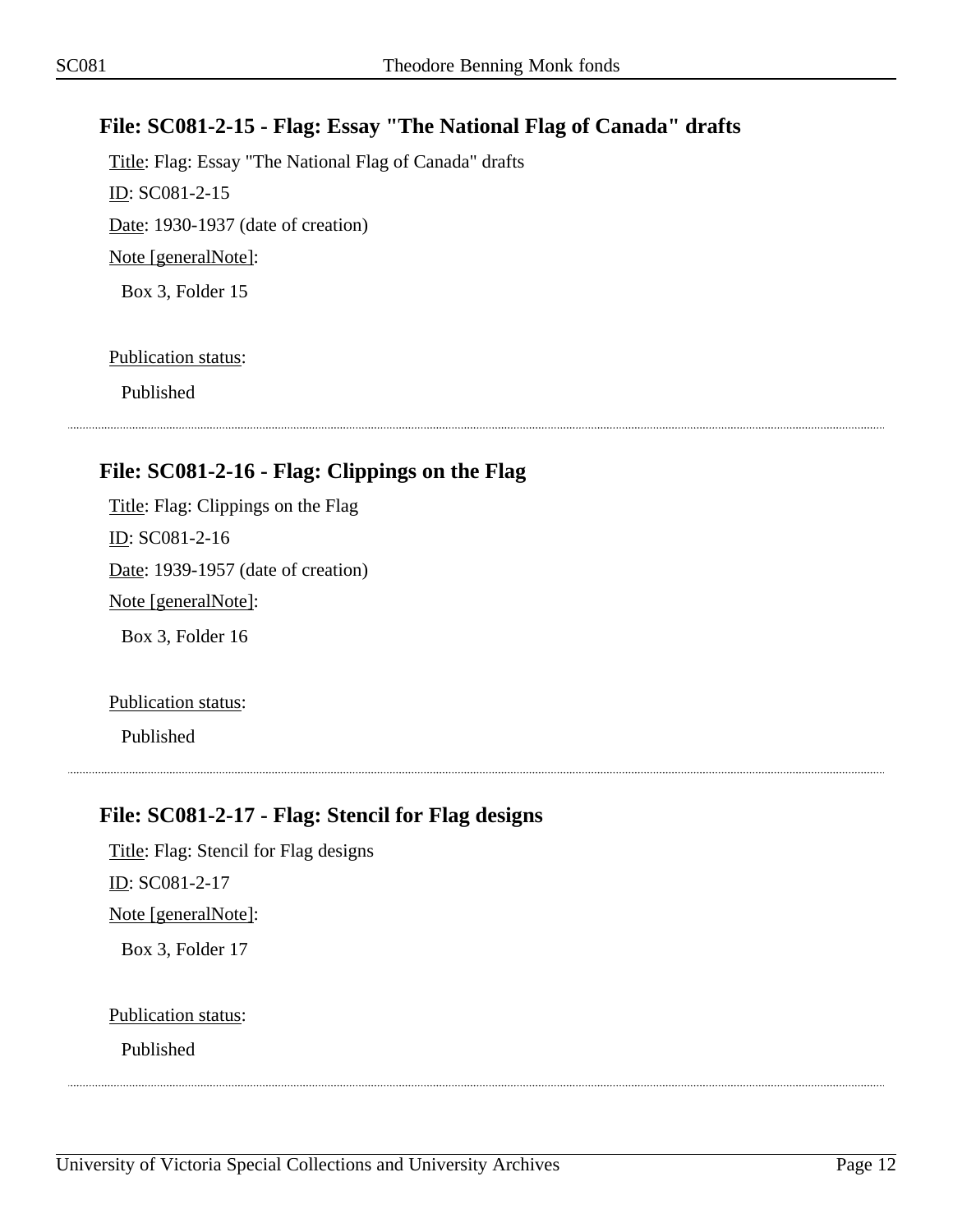#### <span id="page-12-0"></span>**File: SC081-2-18 - Flag: "Proposed Distinctive Canadian Flag" showing stages of development**

Title: Flag: "Proposed Distinctive Canadian Flag" showing stages of development

ID: SC081-2-18

Note [generalNote]:

Box 3, Folder 18

Publication status:

Published

#### <span id="page-12-1"></span>**File: SC081-2-19 - Flag: Early designs incorporating Union Jack**

Title: Flag: Early designs incorporating Union Jack ID: SC081-2-19 Note [generalNote]:

Box 3, Folder 19

Publication status:

Published

#### <span id="page-12-2"></span>**File: SC081-2-20 - Flag: Later Flags without Union Jack**

Title: Flag: Later Flags without Union Jack ID: SC081-2-20 Note [generalNote]: Box 3, Folder 20

Publication status:

Published

#### <span id="page-12-3"></span>**File: SC081-2-21 - Correspondence re civil aid force for China, to: Sir Arthur Currie, H.H. Stevens, Lt. Col. K. Stuart from Nanette Stuart and H.H. Stevens**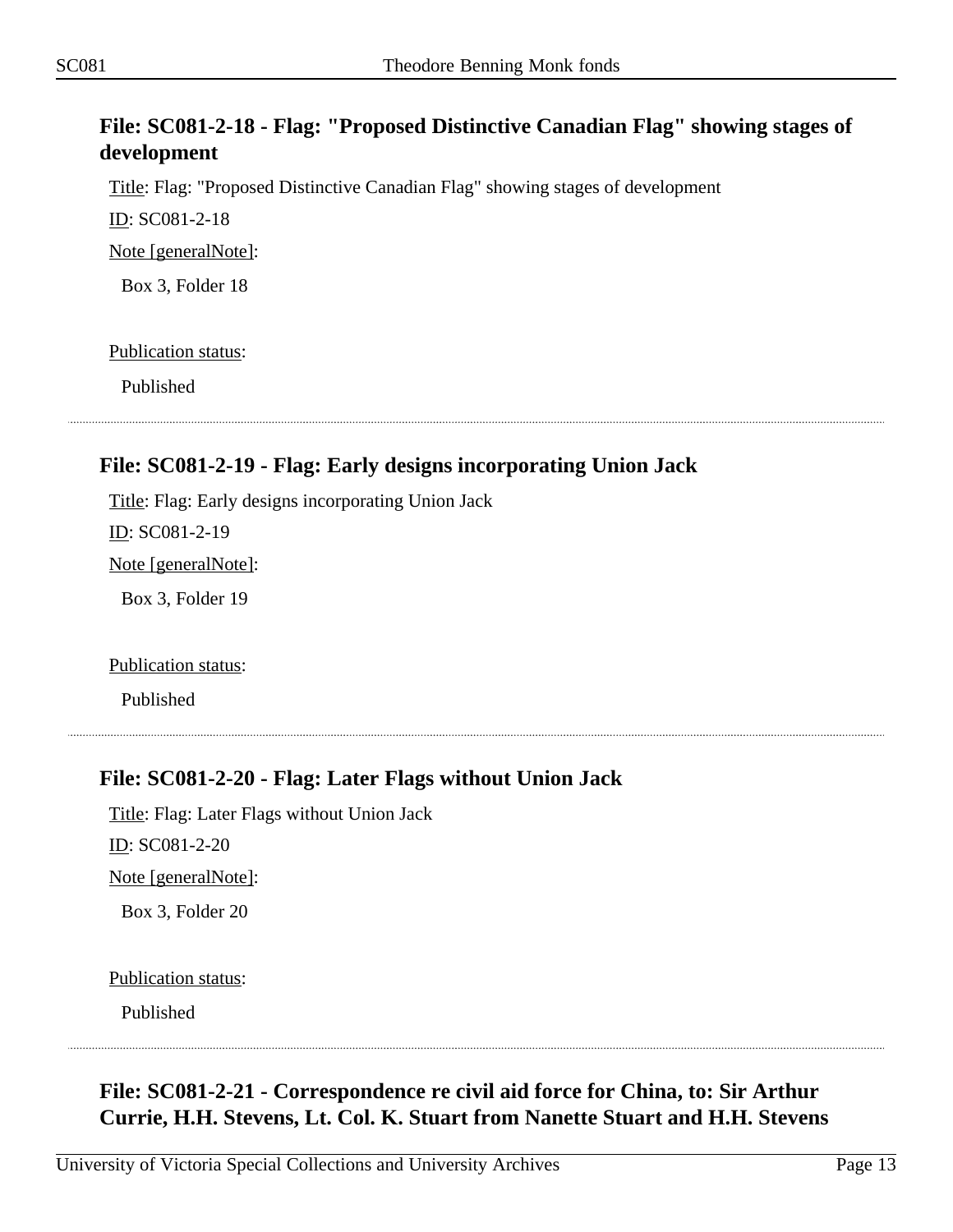Title: Correspondence re civil aid force for China, to: Sir Arthur Currie, H.H. Stevens, Lt. Col. K. Stuart from Nanette Stuart and H.H. Stevens

ID: SC081-2-21 Date: 1932 (date of creation) Note [generalNote]: Box 3, Folder 21

Publication status:

Published

#### <span id="page-13-0"></span>**File: SC081-2-22 - Correspondence with friends (from only)**

Title: Correspondence with friends (from only) ID: SC081-2-22 Date: 1943-1944 (date of creation) Note [generalNote]: Box 3, Folder 22

Publication status:

Published

# <span id="page-13-1"></span>**File: SC081-2-23 - Family Papers, including notes on family, family tree, clippings**

Title: Family Papers, including notes on family, family tree, clippings ID: SC081-2-23 Date: 1844-1930 (date of creation) Note [generalNote]: Box 3, Folder 23

#### Publication status:

Published

#### <span id="page-13-2"></span>**File: SC081-2-24 - Minute Book of BCAA, containing Minutes of 5 meetings**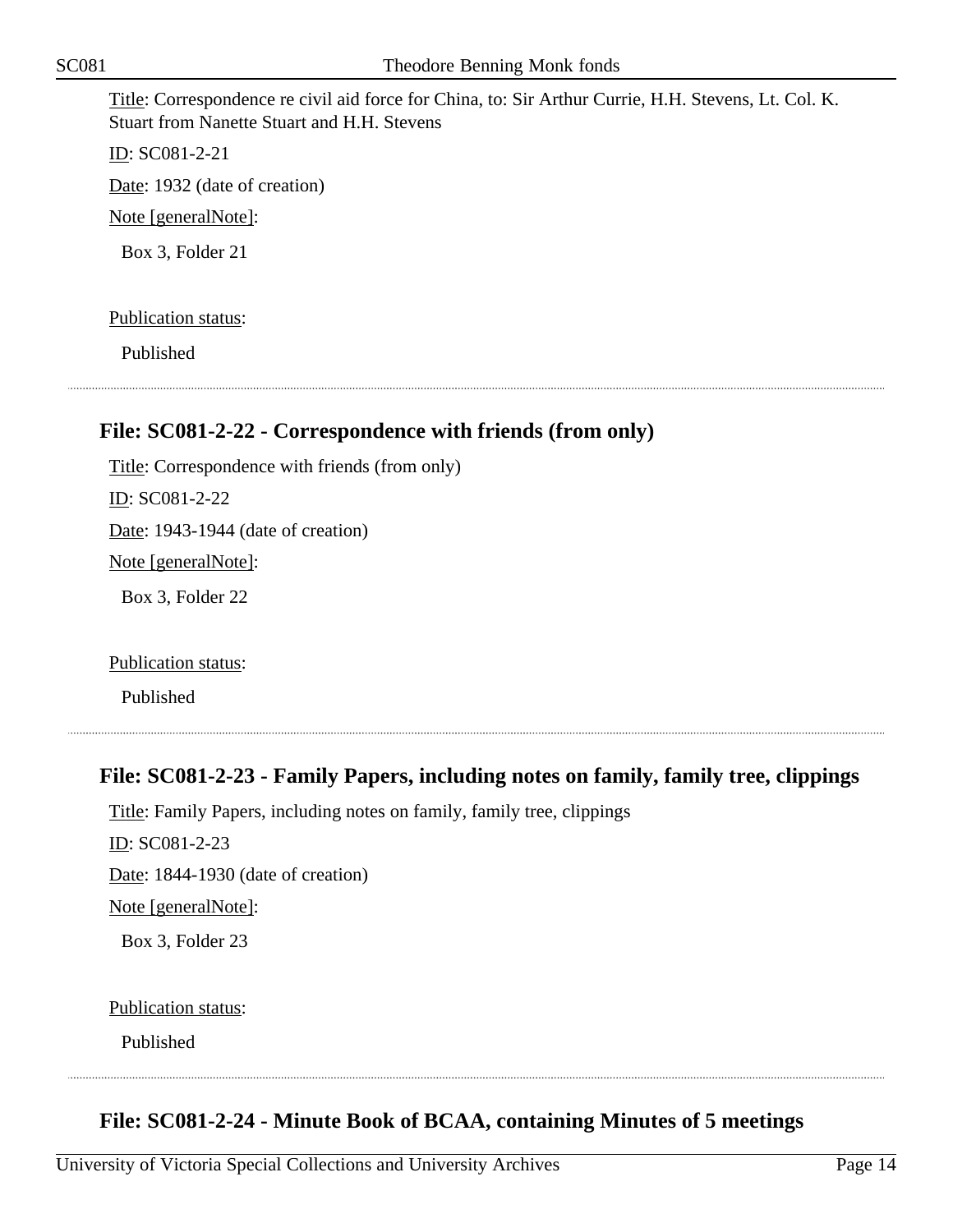Title: Minute Book of BCAA, containing Minutes of 5 meetings ID: SC081-2-24 Date: 1923-1924 (date of creation) Note [generalNote]: Box 3, Folder 24

Publication status:

Published

#### <span id="page-14-0"></span>**File: SC081-2-25 - Clippings about Monk collected by archivist**

Title: Clippings about Monk collected by archivist

ID: SC081-2-25

Note [generalNote]:

Box 3, Folder 25

Publication status:

Published

#### <span id="page-14-1"></span>**File: SC081-2-26 - Formal invitations and calling cards**

Title: Formal invitations and calling cards ID: SC081-2-26 Date: 1911-1934 (date of creation) Note [generalNote]: Box 3, Folder 26

Publication status:

Published

#### <span id="page-14-2"></span>**File: SC081-2-27 - Miscellaneous letterhead paper**

Title: Miscellaneous letterhead paper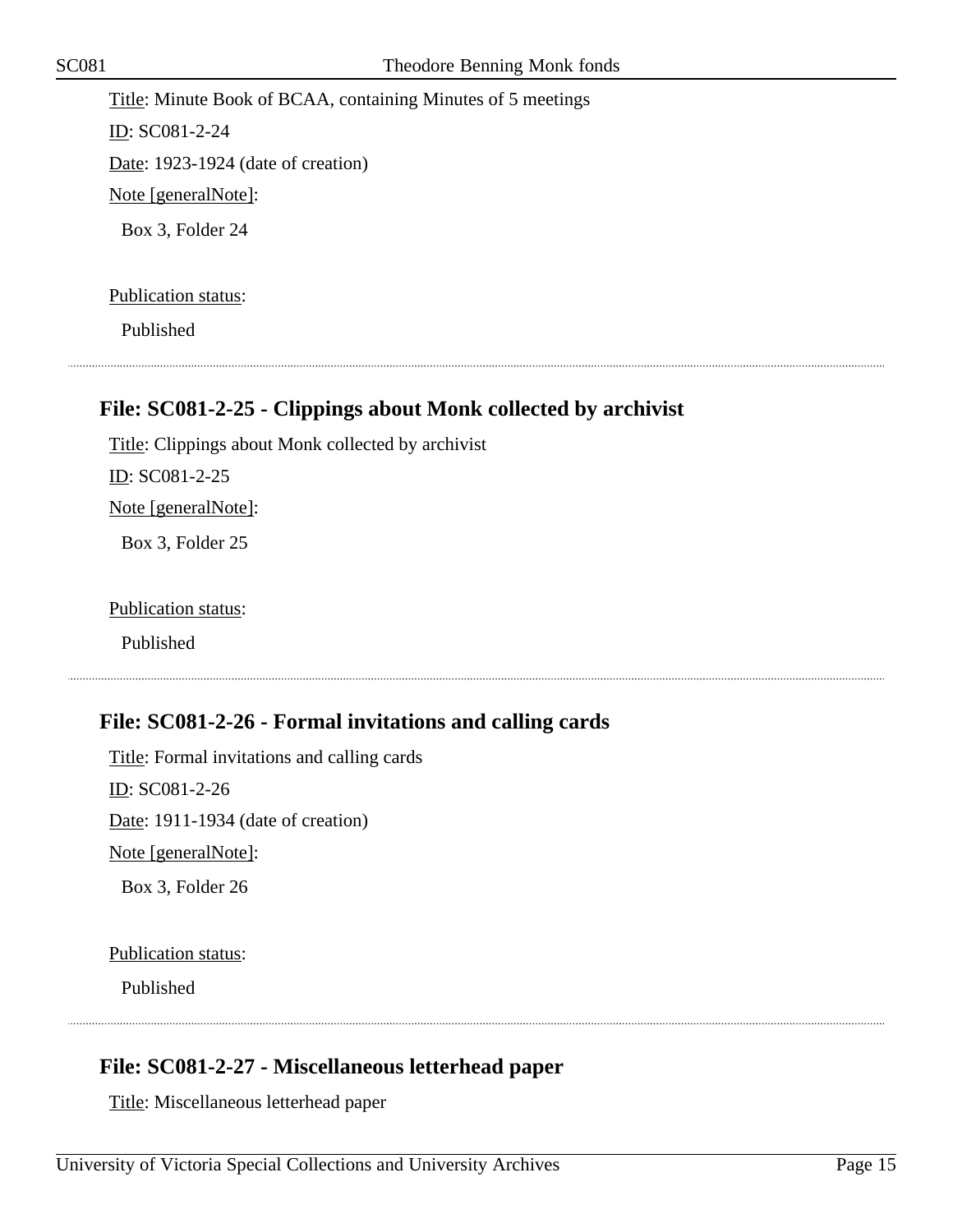ID: SC081-2-27

Note [generalNote]:

Box 3, Folder 27

Publication status:

Published

#### <span id="page-15-0"></span>**Series: SC081-3 - Business**

Title: Business ID: SC081-3

Publication status:

Published

#### <span id="page-15-1"></span>**File: SC081-3-28 - Insurance Policies**

Title: Insurance Policies ID: SC081-3-28 Date: 1915-1959 (date of creation) Note [generalNote]: Box 3, Folder 28

Publication status:

Published

#### <span id="page-15-2"></span>**File: SC081-3-29 - Investments (including 1941 Statement of Taxable Income)**

Title: Investments (including 1941 Statement of Taxable Income) ID: SC081-3-29 Date: 1940-1941 (date of creation) Note [generalNote]: Box 3, Folder 29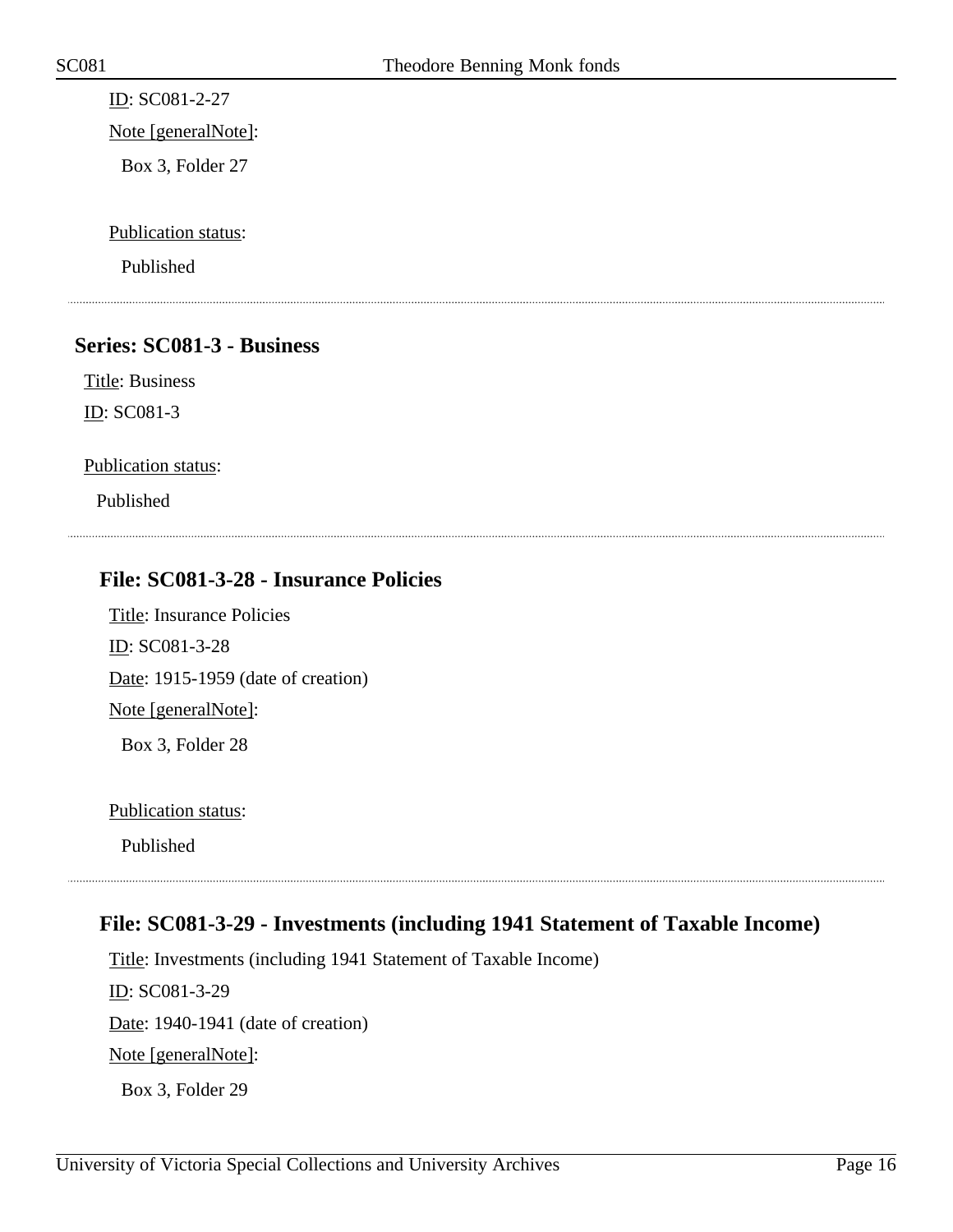Publication status:

Published

### <span id="page-16-0"></span>**File: SC081-3-30 - Monk and Monteith & Co. Ltd.: Blotters, receipts, indenture, certificates**

Title: Monk and Monteith & Co. Ltd.: Blotters, receipts, indenture, certificates

ID: SC081-3-30

Note [generalNote]:

Box 3, Folder 30

Publication status:

Published

#### <span id="page-16-1"></span>**File: SC081-3-31 - Publications found with papers**

Title: Publications found with papers

ID: SC081-3-31

Note [generalNote]:

Box 3, Folder 31

Publication status:

Published

#### <span id="page-16-2"></span>**Series: SC081-4 - Photographs**

Title: Photographs ID: SC081-4

Publication status:

Published

#### <span id="page-16-3"></span>**File: SC081-4-1 - Portrait of Monk as a young man (1 of 2), taken by Gray & Smith, 574 1/2 Main St., Winnipeg, Manitoba**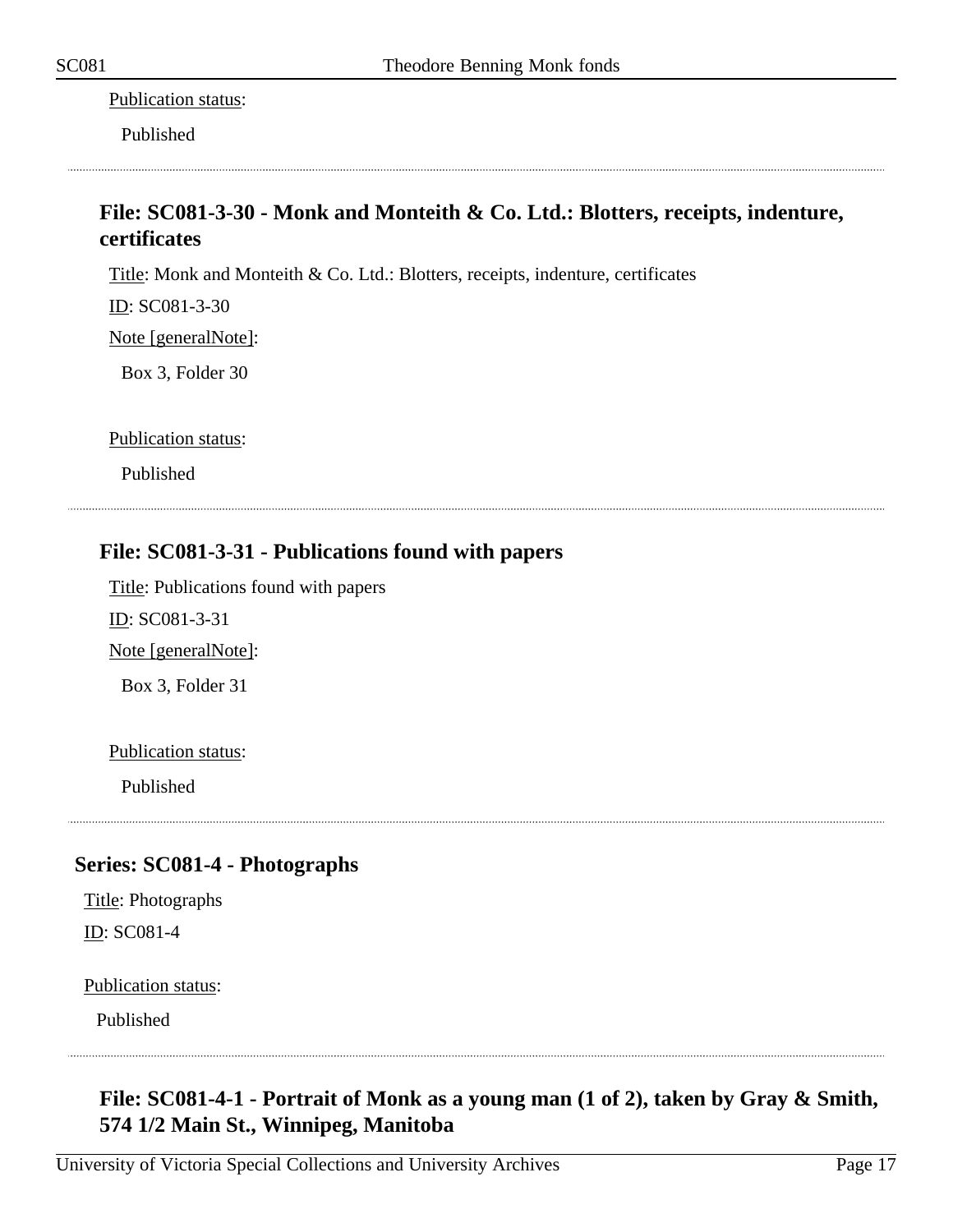Title: Portrait of Monk as a young man (1 of 2), taken by Gray & Smith, 574 1/2 Main St., Winnipeg, Manitoba

ID: SC081-4-1

Note [generalNote]:

Box 4, Envelope 1

Publication status:

Published

#### <span id="page-17-0"></span>**File: SC081-4-2 - Portrait of Monk as a young man (2 of 2), taken by Gray & Smith, 574 1/2 Main St., Winnipeg, Manitoba**

Title: Portrait of Monk as a young man (2 of 2), taken by Gray & Smith, 574 1/2 Main St., Winnipeg, Manitoba

ID: SC081-4-2

Note [generalNote]:

Box 4, Envelope 2

Publication status:

Published

#### <span id="page-17-1"></span>**File: SC081-4-3 - Monk as a young man, taken by Bryant's Studio, Winnipeg, Manitoba**

Title: Monk as a young man, taken by Bryant's Studio, Winnipeg, Manitoba

ID: SC081-4-3

Note [generalNote]:

Box 4, Envelope 3

Publication status: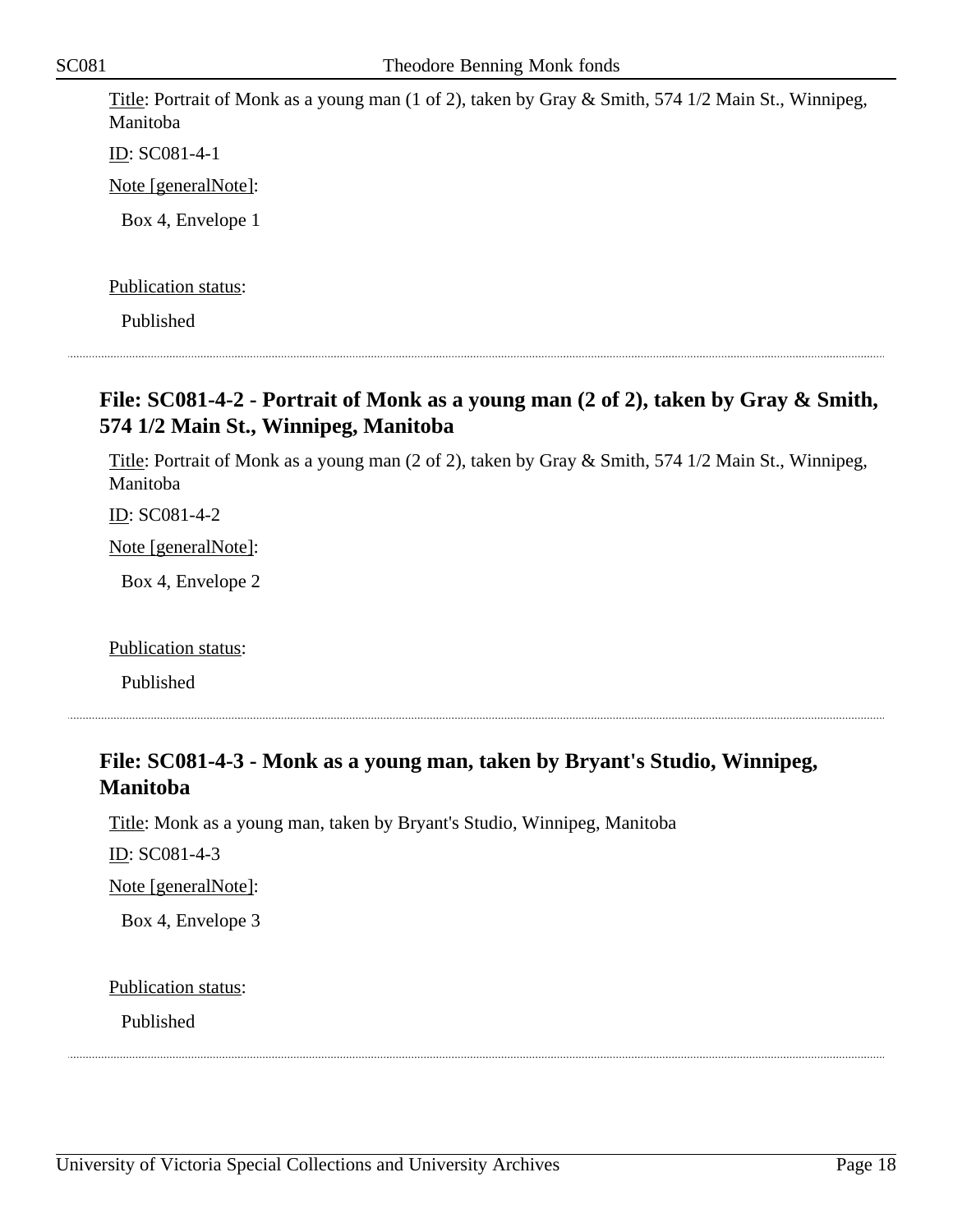#### <span id="page-18-0"></span>**File: SC081-4-4 - Monk as a young man in a great coat, taken by C.H. Boyes, Kingston**

Title: Monk as a young man in a great coat, taken by C.H. Boyes, Kingston

ID: SC081-4-4

Note [generalNote]:

Box 4, Envelope 4

Publication status:

Published

#### <span id="page-18-1"></span>**File: SC081-4-5 - Group of officers and curate, Fort MacCauley**

Title: Group of officers and curate, Fort MacCauley ID: SC081-4-5 Date: 1914 (date of creation) Note [generalNote]: Box 4, Envelope 5

Publication status:

Published

#### <span id="page-18-2"></span>**File: SC081-4-6 - Officers including Sir Arthur Currie**

Title: Officers including Sir Arthur Currie ID: SC081-4-6 Date: 1922-1923 (date of creation) Note [generalNote]: Box 4, Envelope 6

Publication status: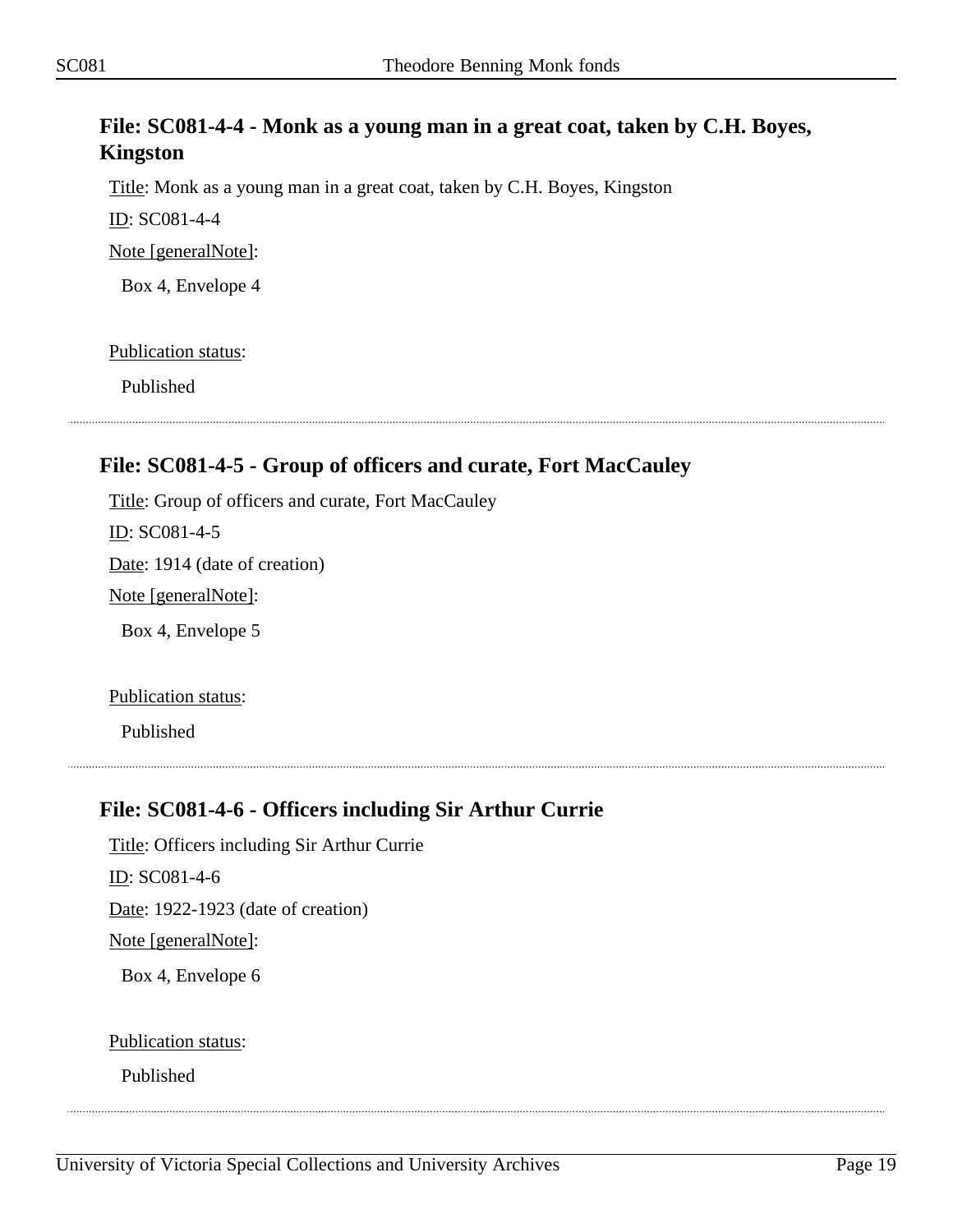#### <span id="page-19-0"></span>**File: SC081-4-7 - W.W.I? "Canadians at Bisley" including Miss A. Monk**

Title: W.W.I? "Canadians at Bisley" including Miss A. Monk ID: SC081-4-7 Note [generalNote]: Box 4, Envelope 7

#### Publication status:

Published

#### <span id="page-19-1"></span>**File: SC081-4-8 - "5th B.C. coast Canadian Artillery Band", taken by Robert Fort, Victoria, B.C.**

Title: "5th B.C. coast Canadian Artillery Band", taken by Robert Fort, Victoria, B.C.

ID: SC081-4-8

Date: 1931 (date of creation)

Note [generalNote]:

Box 4, Envelope 8

Publication status:

Published

#### <span id="page-19-2"></span>**File: SC081-4-9 - Victoria Times shot of Brigadier C.V. Stockwell reviewing the "21 Class" on Pandora Avenue**

Title: Victoria Times shot of Brigadier C.V. Stockwell reviewing the "21 Class" on Pandora Avenue ID: SC081-4-9

Date: 1940 (date of creation)

Note [generalNote]:

Box 4, Envelope 9

#### Publication status: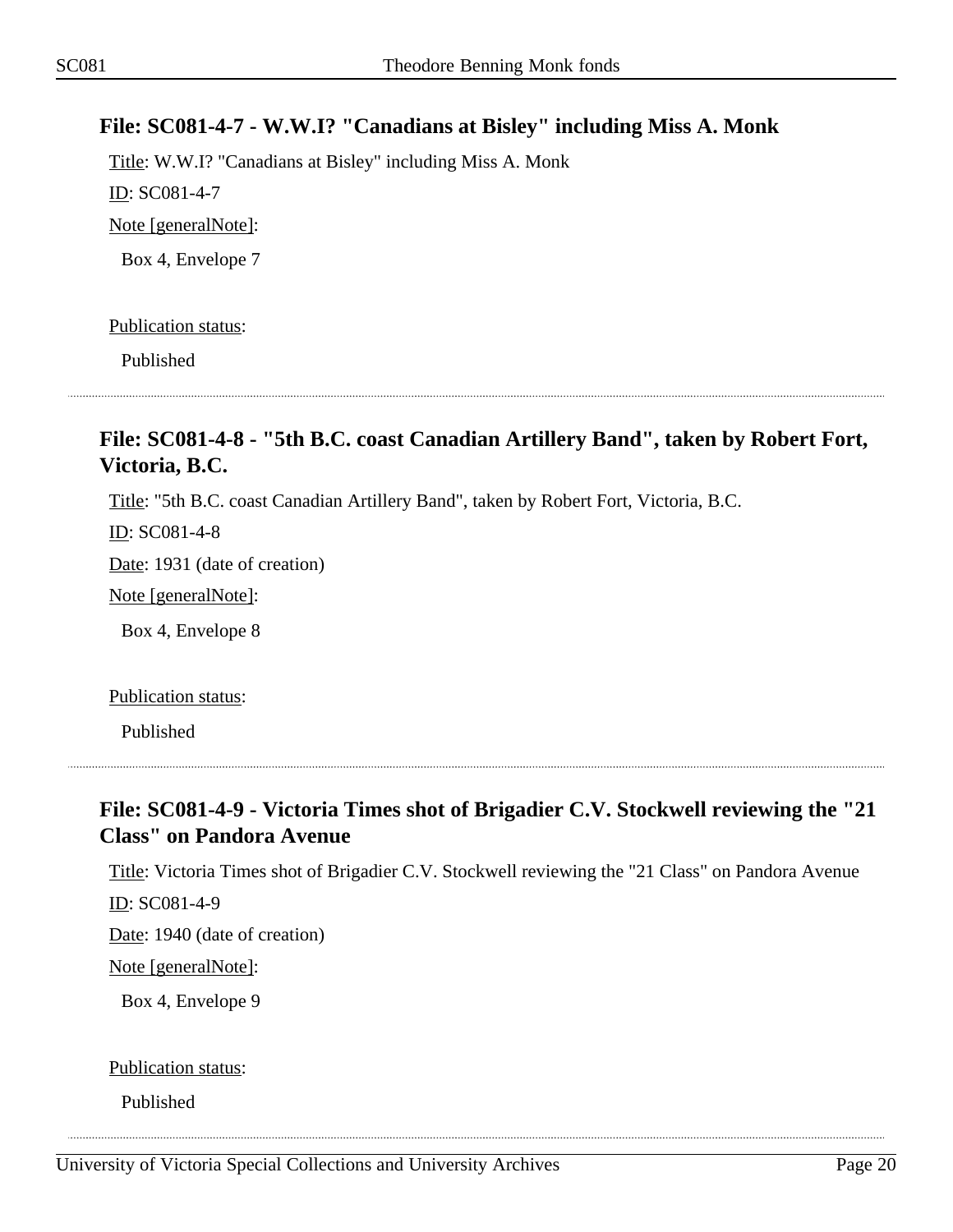#### <span id="page-20-0"></span>**File: SC081-4-10 - Victoria Times shot of Brigadier C.V. Stockwell reviewing the "21 Class" on Pandora Avenue**

Title: Victoria Times shot of Brigadier C.V. Stockwell reviewing the "21 Class" on Pandora Avenue ID: SC081-4-10

Date: 1940 (date of creation)

Note [generalNote]:

Box 4, Envelope 10

Publication status:

Published

<span id="page-20-1"></span>**File: SC081-4-11 - Shot of officers reviewing troops on Pandora St.**

# Title: Shot of officers reviewing troops on Pandora St.

ID: SC081-4-11

Note [generalNote]:

Box 4, Envelope 11

Publication status:

Published

#### <span id="page-20-2"></span>**File: SC081-4-12 - Demonstration Squad, 'A' Coy., N.P.A.M., No. 111, 1st Course**

Title: Demonstration Squad, 'A' Coy., N.P.A.M., No. 111, 1st Course

ID: SC081-4-12

Date: 1940 (date of creation)

Note [generalNote]:

Box 4, Envelope 12

Publication status: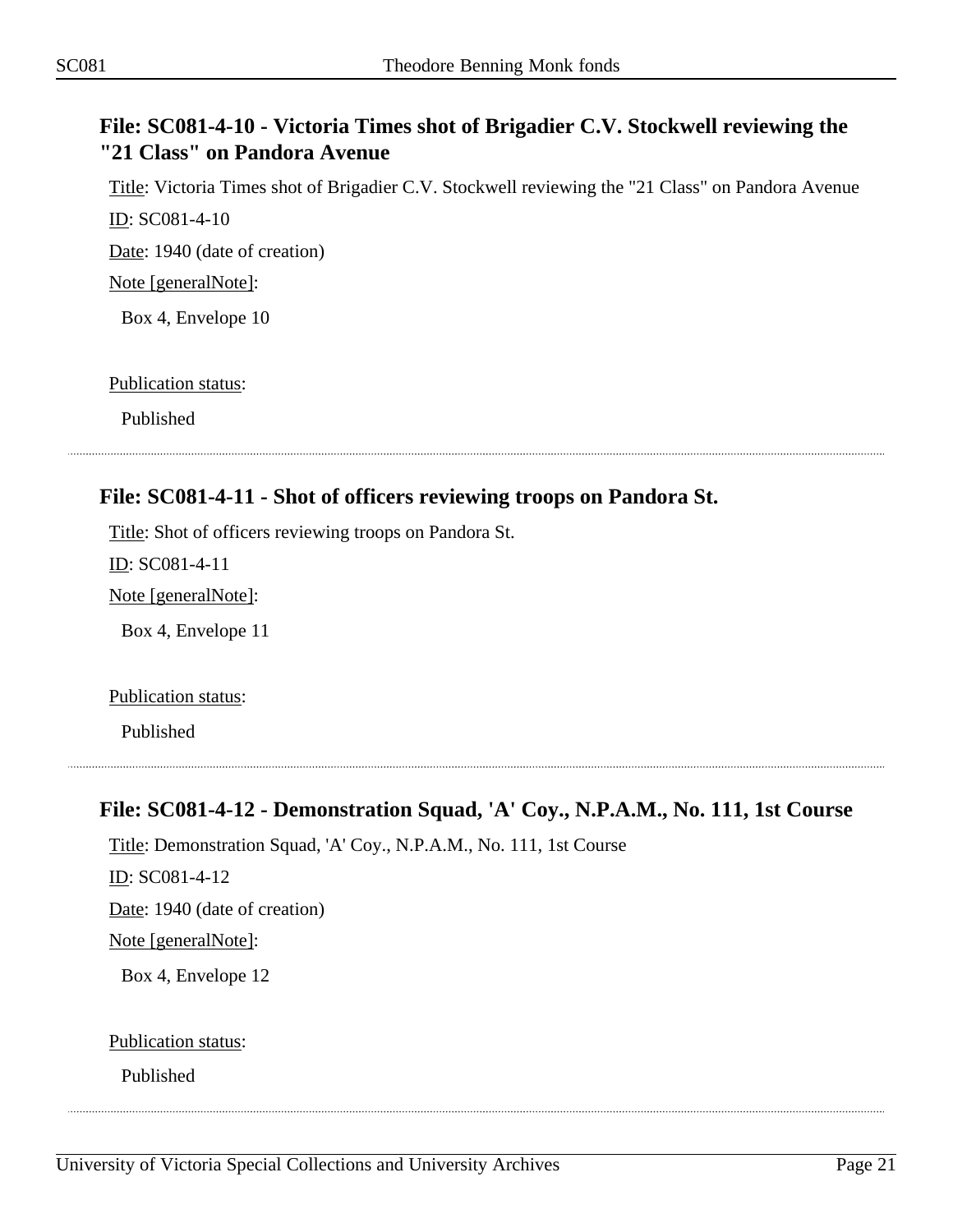#### <span id="page-21-0"></span>**File: SC081-4-13 - Clippings and locket of hair enclosed in book, Gold Dust**

Title: Clippings and locket of hair enclosed in book, Gold Dust ID: SC081-4-13 Note [generalNote]: Box 4, Envelope 13

#### Publication status:

Published

# <span id="page-21-1"></span>**File: SC081-4-1 - "Bugle Band", 121st "Western Irish", Vernon, B.C.**

Title: "Bugle Band", 121st "Western Irish", Vernon, B.C. ID: SC081-4-1 Date: 1916 (date of creation) Note [generalNote]: Box 4, Roll 1

Publication status:

Published

#### <span id="page-21-2"></span>**File: SC081-4-2 - Officers, Gordon Head Camp, Photo no. 10962/2**

Title: Officers, Gordon Head Camp, Photo no. 10962/2 ID: SC081-4-2 Date: 1940 (date of creation) Note [generalNote]: Box 4, Roll 2

Publication status: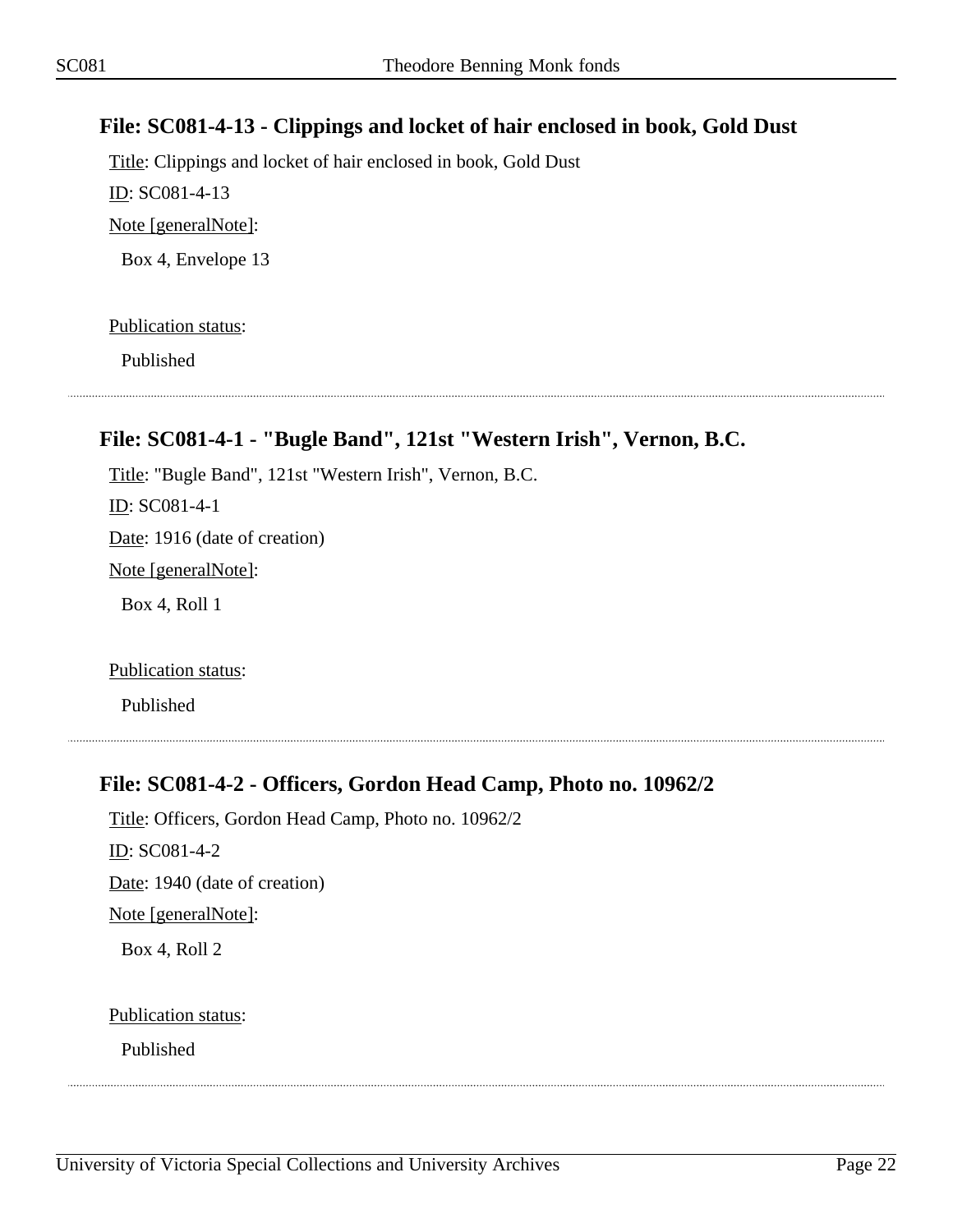#### <span id="page-22-0"></span>**File: SC081-4-32 - Flag designs**

Title: Flag designs ID: SC081-4-32 Note [generalNote]: Unboxed, Folder 32

#### Publication status:

Published

#### <span id="page-22-1"></span>**File: SC081-4-14 - The entire 5th Regiment, Victoria**

Title: The entire 5th Regiment, Victoria ID: SC081-4-14 Date: 1914 (date of creation) Note [generalNote]: Unboxed, Envelope 14

Publication status:

Published

#### <span id="page-22-2"></span>**File: SC081-4-15 - Officers of the 5th Regiment Fort MacCauley**

Title: Officers of the 5th Regiment Fort MacCauley ID: SC081-4-15 Date: 1914 (date of creation) Note [generalNote]: Unboxed, Envelope 15

Publication status: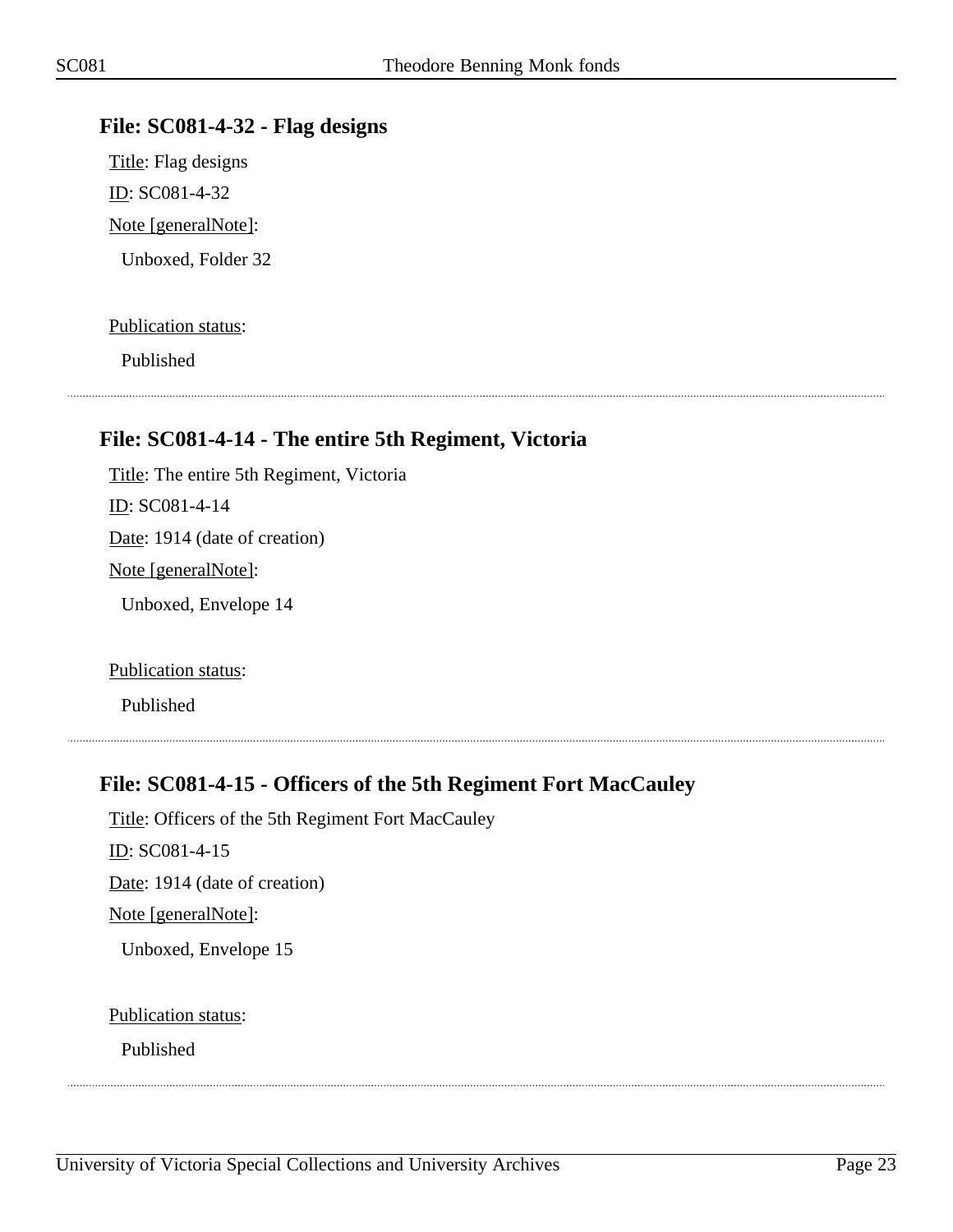#### <span id="page-23-0"></span>**File: SC081-4-16 - Officers of the 5th Regiment, R.C.A., taken by W. Simmonds Victoria, B.C.**

Title: Officers of the 5th Regiment, R.C.A., taken by W. Simmonds Victoria, B.C.

ID: SC081-4-16

Date: 1913 (date of creation)

Note [generalNote]:

Unboxed, Envelope 16

Publication status:

Published

# <span id="page-23-1"></span>**File: SC081-4-17 - Monk, T.B. Some of the 8th Field Battery at Ft. Sarcee**

Title: Monk, T.B. Some of the 8th Field Battery at Ft. Sarcee

ID: SC081-4-17

Date: 1926 (date of creation)

Note [generalNote]:

Unboxed, Envelope 17

Publication status:

Published

#### <span id="page-23-2"></span>**File: SC081-4-1 - Map Roll: 1."Symbolical Maple Tree of Canada" 3' x 2'. 2."Standard of Canada and Personal and Service Flags."**

Title: Map Roll: 1."Symbolical Maple Tree of Canada" 3' x 2'. 2."Standard of Canada and Personal and Service Flags."

ID: SC081-4-1

Note [generalNote]:

Unboxed, Tube 1

#### Publication status: